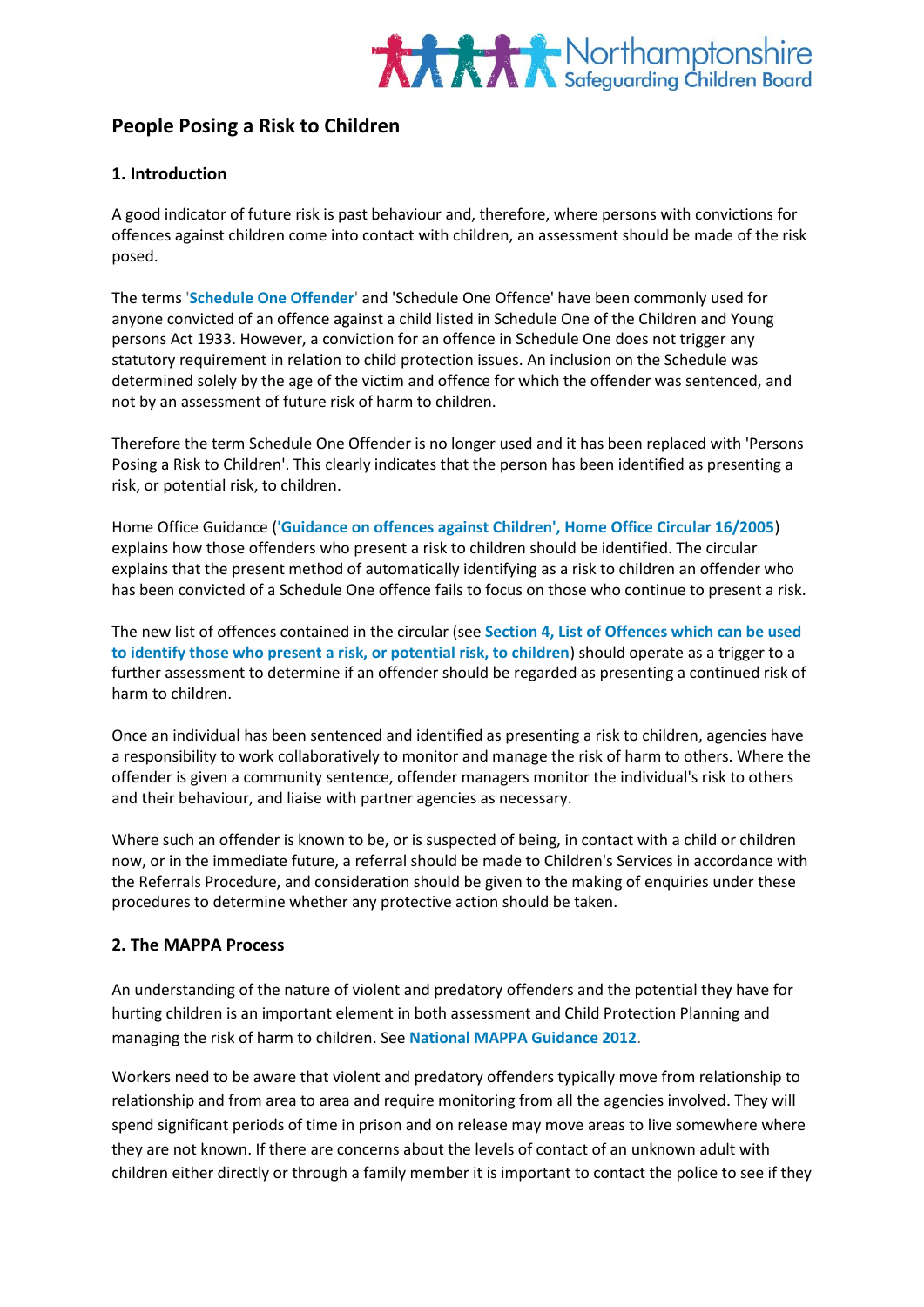are known and have previous cautions or convictions. It should not be assumed that the individual or family member involved will have any knowledge or any accurate knowledge of the actual offence. Violent and predatory offenders are assessed and managed on a multi agency basis through MAPPA.

Many of them will be under the supervision of the probation service (now combined with the prison service to form the National Offender Management Service (NOMS) and has protecting the public as a primary objective. MAPPA procedures are also available for use by any of the agencies involved including Children's Services. Not all violent and predatory offenders are adults; MAPPA processes also manage violent and predatory child offenders.

Although rare for the risk factors of violent and predatory offenders to be reduced sufficiently for them to become a low risk of committing serious harm, the risk they present may be reduced e.g. through:

- Cognitive behavioural programmes provide such programmes for convicted sex offenders and convicted domestic violence perpetrators and in the future will be providing a programme for other violent offenders;
- Working with the offender through partners to control drug and alcohol abuse;
- Additional monitoring with agencies such as the police and mental health services.

**When the risk increases to an unacceptable level action on those offenders who are subject to release on licence from prison action can be taken to ensure a rapid recall to prison followed in some cases by additional actions such as a proposal to the court for a lengthy public protection sentence.**

### **3. Identified Persons Posing a Risk to Children - the Procedure**

### **Recognition**

Indicators of people who may pose a risk to children include:

- A Person Posing a Risk to Children; previously a Schedule 1 offender, (those found guilty of an offence under schedule 1 of the Children and Young Persons Act 1933) see Home Office Circular 16/2005 for its interim 'Guidance on Offences Against Children' at [Home Office](http://www.homeoffice.gov.uk/)  [website](http://www.homeoffice.gov.uk/) or via Knowledge [Network website](http://www.knowledge.scot.nhs.uk/home.aspx) that indicate that the new term reflects future risk as opposed to past convictions;
- Individuals known to have been cautioned / warned / reprimanded in relation to an offence against children;
- Individuals against whom there is a previous finding in civil proceedings e.g. Sex Offender Order or care proceedings;
- Those about whom there has been a previous [Section 47 Enquiry](http://www.proceduresonline.com/resources/keywords_online/nat_key/keywords/sec_47_enq.html) which came to the conclusion that there had been abuse;
- An individual who has admitted past abuse of a child;
- Others whose past or present behaviour gives rise to a reason to suspect that a child may be suffering or likely to suffer significant harm e.g. a history of domestic violence and other serious assaults;
- Offenders against adults who are notified to the local authority, because the prison or probation services are concerned about the possible risk to children;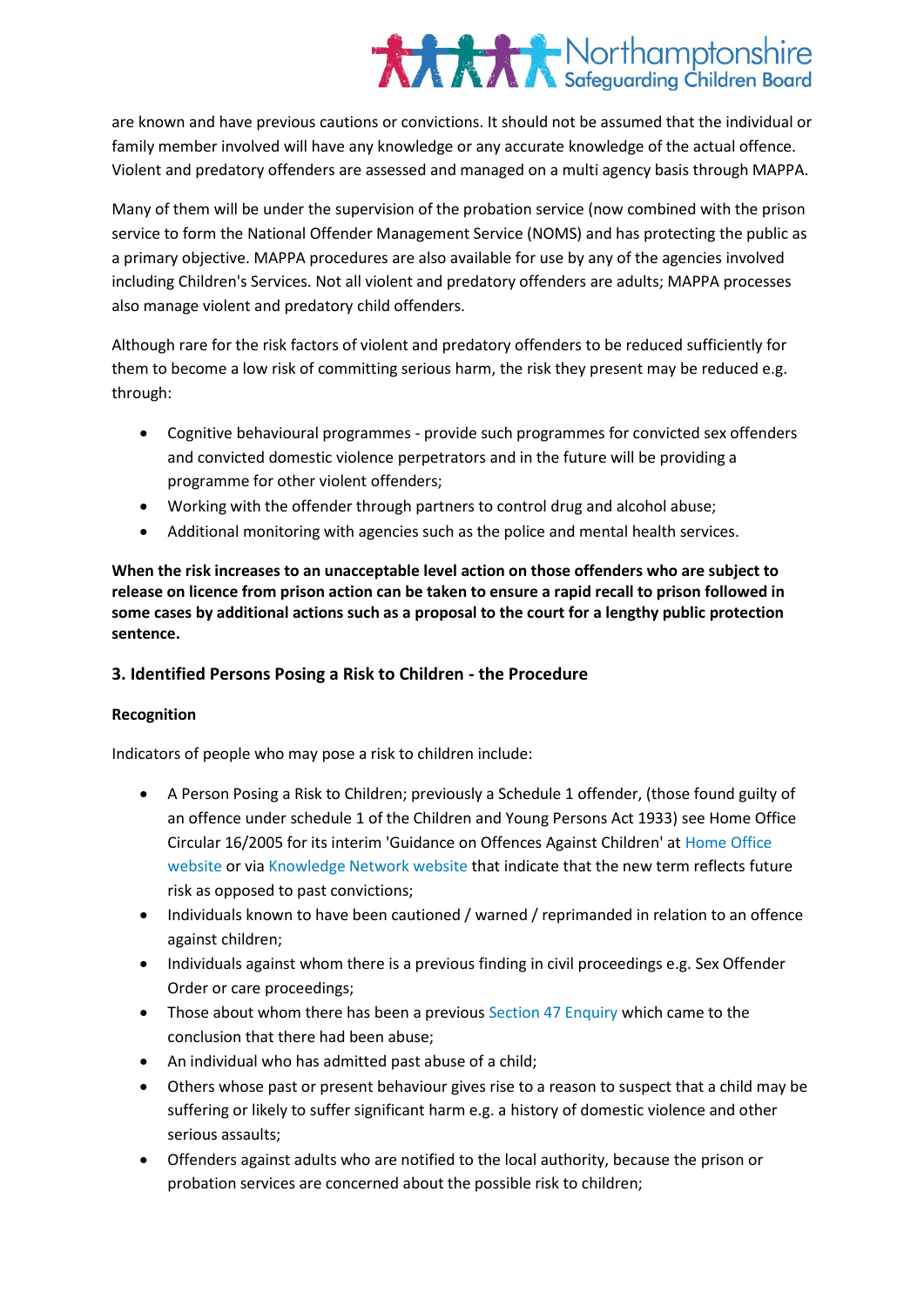

Offenders who come to the attention of the MAPPA.

#### **Response**

On notification or discovery of a person who may pose a risk to children Children's Services must treat this information as a child protection referral and instigate a Section 47 Enquiry:

- If the person is living in a household with children;
- Has contact with children; or
- Is suspected of posing a risk to children in the area.

Checks (including the prison service that may hold important information) must be undertaken to establish:

- Any children believed to have been abused by the individual in the past;
- Other children who are believed to have been in contact with the individual in the past and may therefore have been at risk;
- Children with whom the individual is currently in contact in a family or work / voluntary setting;
- Children (or groups of children) with whom the individual may seek contact, such as children attending a school located near the home of an individual known to target such children.

All assessments of risk must consider the:

- Needs of the children affected:
- Level and pattern of abusing or offending behaviour, including behaviour thought to have occurred, but which has not led to a criminal conviction;
- Level of protection which is likely to be provided by other significant adults;
- Ability of the children to protect themselves.

A child protection conference must be convened if the threshold criteria are met and if any child(ren) require continuing protection, therapeutic intervention or family support services.

### **Disclosure of Information by Local Authority**

This procedure applies when disclosure to third parties of an offender / suspected offender's previous history is being considered.

Subject to the conditions set out i[n Information Sharing Protocol,](http://northamptonshirescb.proceduresonline.com/chapters/pr_info_sharing.html) the general presumption is that information should not normally be disclosed, except if one of the following applies:

- Consent from the suspected offender / alleged offender / offender;
- Statutory requirements or other duty;
- Duty to the public.

Legal advice should be sought where doubt exists as to the lawfulness of disclosure.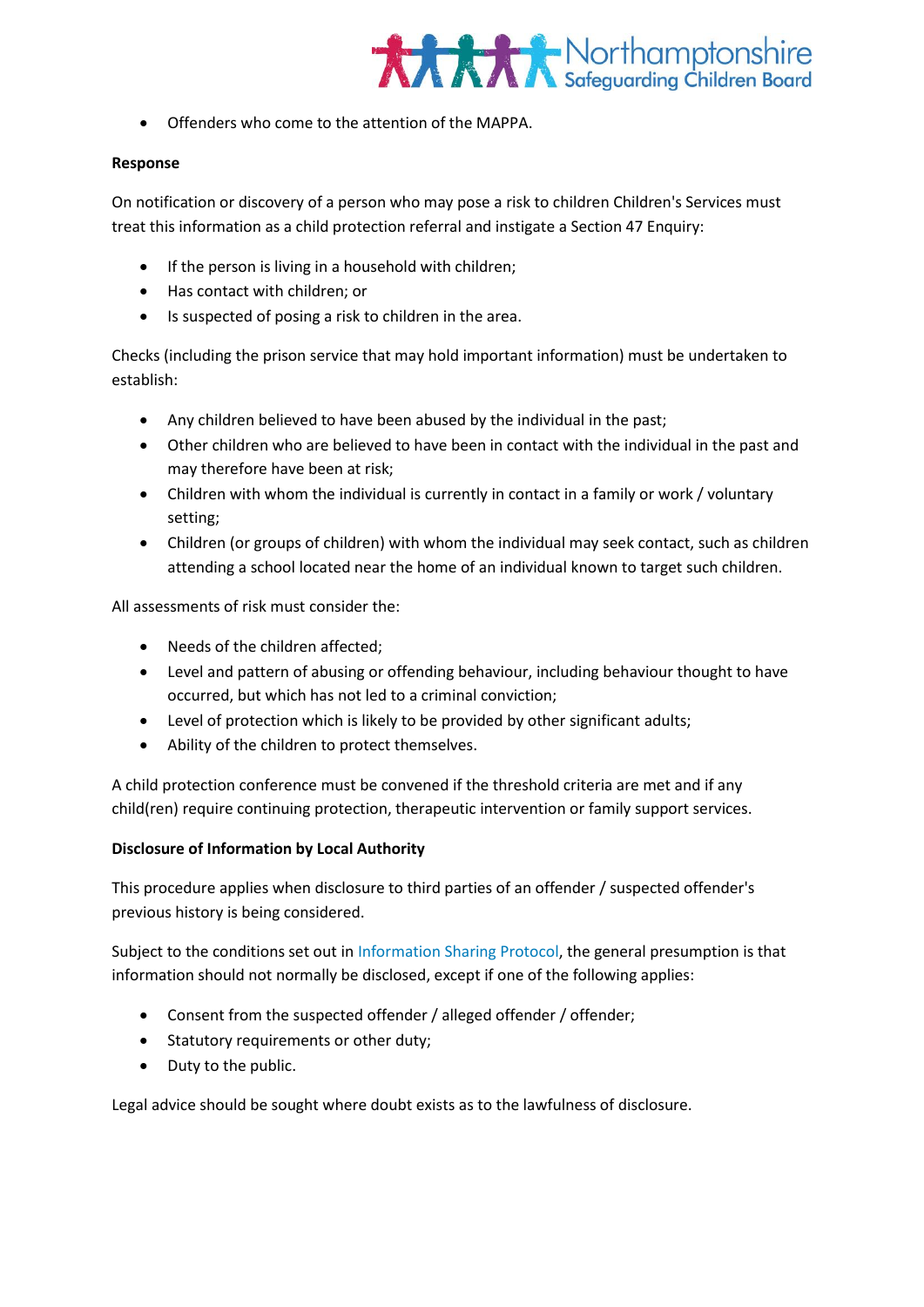Absence of a conviction for child abuse in a criminal court does not prevent a local authority from informing parents or carers of the potential risk posed by someone who is honestly believed on reasonable grounds to have abused other children.

Generally the risk assessment for disclosure of information on convicted abusers will be led by the Police and Probation service (see MAPPA), but Children's Services may need to consider the risk also of those alleged abusers who:

- Have been charged with an offence and the outcome of their case is pending;
- Were not prosecuted because the required standard of proof did not allow for a criminal case to be pursued;
- Were not prosecuted but the case 'left on file';
- Were acquitted.

In view of the possibility of legal challenge by the individual concerned or a future victim, all agencies must, in addition to seeking any legal advice required maintain a written audit trail of events, actions, discussions, decisions and the reasons for them.

The Head of Child Protection / Children's Services Manager and legal department must be consulted regarding the possibility of disclosure and the decision taken by the service manager, in consultation with Police and Probation at [a Strategy Discussion/Meeting.](http://trixresources.proceduresonline.com/nat_key/keywords/strategy_discussion_meeting.html)

### **Risk Assessment**

Prior to any decision by Children's Services to disclose information, a risk assessment must be undertaken, in order to establish what risks the person poses to children in the prevailing circumstances and the risks associated with disclosure.

The risk assessment and management of alleged / suspected offenders will usually be through MAPPA. Children's Services has a particular role to play when an individual is setting up home with a new partner who has children.

The risk assessment must consider both enduring and changeable factors and take account of:

- Nature and pattern of previous offending;
- Compliance with previous sentences or court orders;
- Proximity of potential victims;
- Probability that a further offence will be committed;
- The harm such behaviour will cause:
- Any behaviour indicating likelihood that (s)he will re-offend;
- Any expert opinion e.g. psychiatric;
- Any other relevant information e.g. specific vulnerability of child(ren).

The risk assessment must also consider the following risks:

- Displacing or increasing offending;
- Pushing an offender 'underground';
- Potential consequences to the offender and her/his family;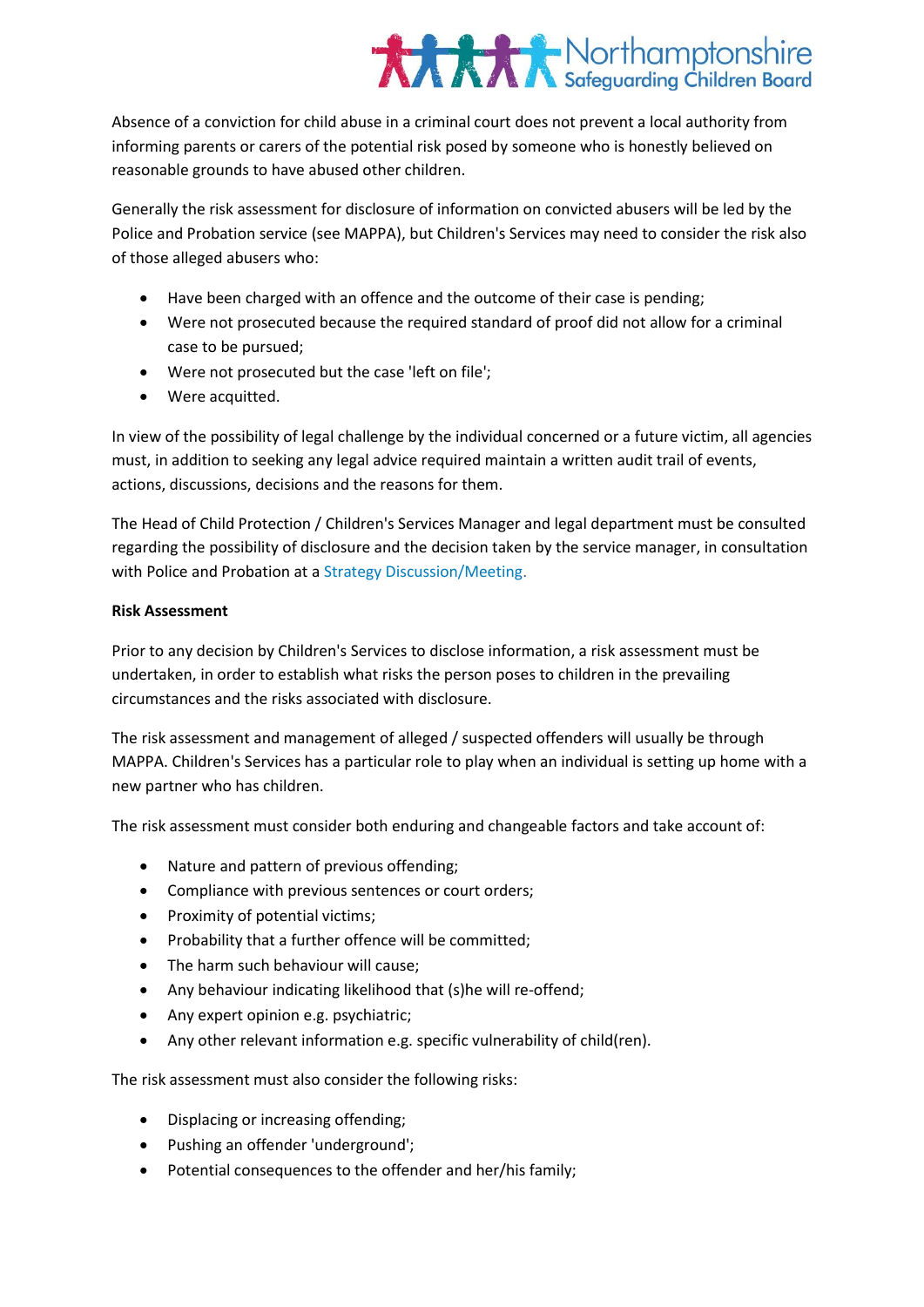

- Potential consequences in the context of law and order;
- Any other operational considerations.

Where possible, the individual should be consulted to provide information to assist the risk assessment.

The individual should be given the opportunity to challenge the information on which the decision to disclose is being made, and the response considered as part of the risk assessment.

The Head of Child Protection / Children's Services Manager and legal department must be consulted regarding the possibility of disclosure and the decision taken by the service manager, in consultation with Police and Probation at [a Strategy Discussion/Meeting.](http://www.proceduresonline.com/resources/keywords_online/nat_key/keywords/strategy_discussion_meeting.html)

If the Police do not support any planned disclosure based on the potential risk to an identified child, further legal advice must be taken.

### **Disclosure Process**

Each decision to disclose must be justified on the likelihood of harm which non-disclosure might otherwise cause and the pressing need for such a disclosure.

Consideration must be given to other, less intrusive methods that might achieve any required objectives:

- If the offender is supervised by Probation, the use of its powers may assist or obviate the need for disclosure;
- Consent to disclosure should be sought from the individual in question (unless this increases the risk to any child);
- Consideration should be given to allowing the individual to make the disclosure themselves, which may be sufficient to achieve the objective e.g. promise to move to less provocative surroundings (unless this increases the risk to any child).

Where a decision to disclose is agreed, the risk management process must consider at a Strategy Meeting:

- Nature of the information to be disclosed;
- Extent of its distribution;
- Time scales:
- Who will disclose the information and how;
- Advice and guidance to be given to the recipients regarding the use they are to make of the information;
- Identification of a contact person identified to provide further advice and guidance to the recipient.

Following disclosure, the social worker, Police or probation officer must note:

- How seriously the child / carer took the information;
- The carer's ability and plans to protect the child;
- The carer's immediate plans for protection.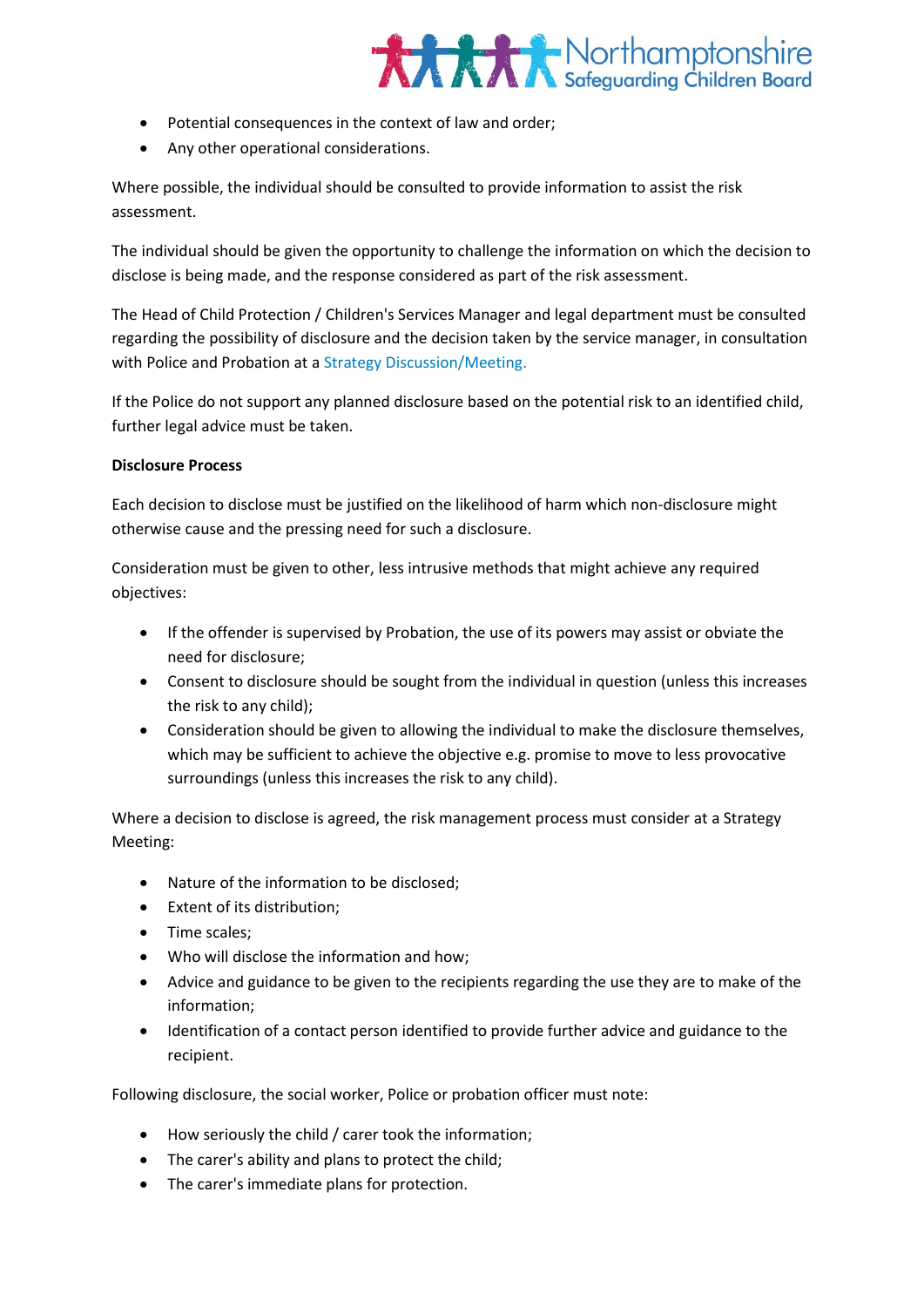

### **4. List of Offences Which can be Used to Identify Those who Present a Risk, or Potential**

### **Risk, to Children**

Taken from Home Office Circular 16/2005

- Murder;
- Manslaughter;
- Infanticide:
- Kidnapping;
- False Imprisonment;
- Assault or battery;
- Indecent exposure Section 4 Vagrancy Act 1824;
- Indecent exposure Section 28 Town Police Clauses Act 1847;
- Conspiring or soliciting to commit murder Section 4 Offences Against the Person Act 1861;
- Administering poison, or wounding, with intent to murder Section 11 Offences Against the Person Act 1861;
- Threats to kill Section 16 Offences Against the Person Act 1861;
- Wounding and causing grievous bodily harm: Wounding with Intent Section 18 Offences Against the Person Act 1861;
- Wounding and causing grievous bodily harm: Inflicting bodily injury Section 20 Offences Against the Person Act 1861;
- Maliciously administering poison Section 23 Offences Against the Person Act 1861;
- Abandonment of children under two Section 27 Offences Against the Person Act 1861;
- Assault occasioning actual bodily harm Section 47 Offences Against the Person Act 1861;
- Child stealing Section 56 Offences Against the Person Act 1861;
- Drunk in charge of a child under 7 years Section 2 Licensing Act 1902;
- Cruelty to children Section 1 Children and Young Persons Act 1933;
- Allowing persons under 16 to be in brothels Section 3 Children and Young Persons Act 1933;
- Causing or allowing persons under 16 to be used for begging Section 4 Children and Young Persons Act 1933;
- Give / cause to be given intoxicating liquor to a child under 5 years Section 5 Children and Young Persons Act 1933;
- Exposing children under seven to risk of burning Section 11 Children and Young Persons Act 1933;
- Prohibition against persons under 16 taking part in performances endangering life and limb Section 23 Children and Young Persons Act 1933;
- Infanticide Section 1 Infanticide Act 1938;
- Rape Section 1 Sexual Offences Act 1956;
- Procurement of a woman by threats Section 2 Sexual Offences Act 1956;
- Procurement of a woman by false pretences Section 3 Sexual Offences Act 1956;
- Administering drugs to obtain or facilitate intercourse Section 4 Sexual Offences Act 1956;
- Intercourse with a girl under 13 Section 5 Sexual Offences Act 1956;
- Intercourse with a girl under 16 Section 6 Sexual Offences Act 1956;
- Intercourse with defective Section 7 Sexual Offences Act 1956;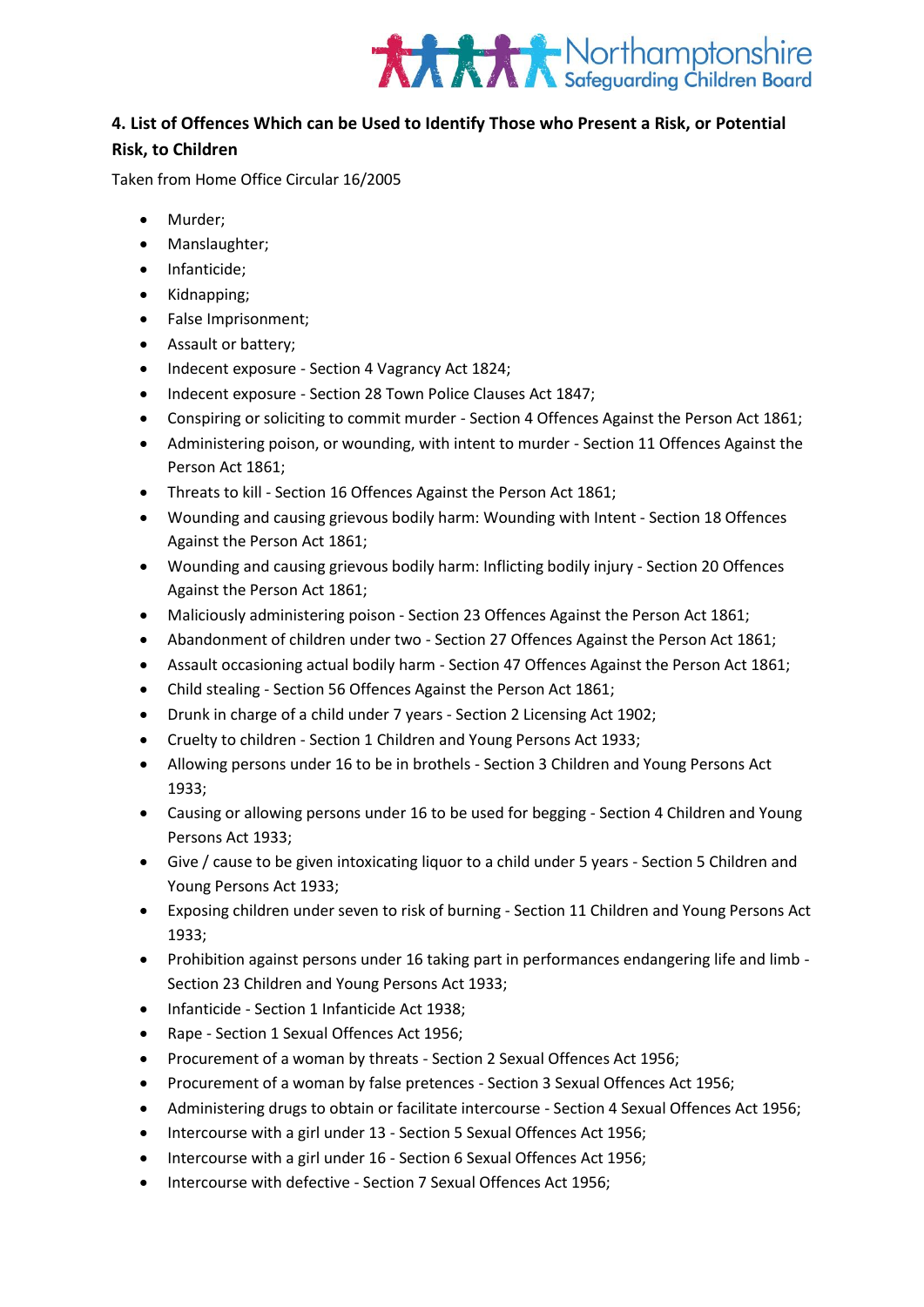- Procurement of defective Section 9 Sexual Offences Act 1956;
- Incest by a man Section 10 Sexual Offences Act 1956;
- Incest by a woman Section 11 Sexual Offences Act 1956;
- Buggery where the victim is under 16\* Section 12 Sexual Offences Act 1956;
- Indecency between men (gross indecency) Section 13 Sexual Offences Act 1956;
- Indecent assault on a woman Section 14 Sexual Offences Act 1956;
- Indecent assault on a man Section 15 Sexual Offences Act 1956;
- Assault with intent to commit buggery Section 16 Sexual Offences Act 1956;
- Abduction of a woman by force or for the sake of her property Section 17 Sexual Offences Act 1956;
- Abduction of unmarried girl under 18 from parent or guardian Section 19 Sexual Offences Act 1956;
- Abduction of unmarried girl under 16 from parent or guardian Section 20 Sexual Offences Act 1956;
- Abduction of defective from parent or guardian Section 21 Sexual Offences Act 1956;
- Causing prostitution of women Section 22 Sexual Offences Act 1956;
- Procuration of girl under 21 Section 23 Sexual Offences Act 1956;
- Detention of a woman in a brothel or other premises Section 24 Sexual Offences Act 1956;
- Permitting a girl under 13 to use premises for intercourse Section 25 Sexual Offences Act 1956;
- Permitting a girl between 13 and 16 to use premises for intercourse Section 26 Sexual Offences Act 1956;
- Permitting defective to use premises for intercourse Section 27 Sexual Offences Act 1956;
- Causing or encouraging prostitution of, or intercourse with, or indecent assault on, girl under 16 - Section 28 Sexual Offences Act 1956;
- Causing or encouraging prostitution of defective Section 29 Sexual Offences Act 1956;
- Man living on earnings of prostitution Section 30 Sexual Offences Act 1956;
- Women exercising control over prostitute Section 31 Sexual Offences Act 1956;
- Sexual intercourse with patients Section 128 Mental Health Act 1959;
- Indecent conduct towards young child Section 1 Indecency with Children Act 1960;
- Aiding, abetting, counselling or procuring the suicide of a child or young person Section 2 Suicide Act 1961;
- Procuring others to commit homosexual acts (by procuring a child to commit an act of buggery with any person, or procuring any person to commit an act of buggery with a child) - Section 4 Sexual Offences Act 1967;
- Living on earnings of male prostitution Section 5 Sexual Offences Act 1967;
- Burglary (by entering a building or part of a building with intent to rape a child) Section 9 Theft Act 1968;
- Supplying or offering to supply a Class A drug to a child, being concerned in the supplying of such a drug to a child, or being concerned in the making to a child of an offer to supply such a drug - Section 4 Misuse of Drugs Act 1971;
- Inciting girl under 16 to have incestuous sexual intercourse Section 54 Criminal Law Act 1977;
- Indecent photographs of children Section 1 Protection of Children Act 1978;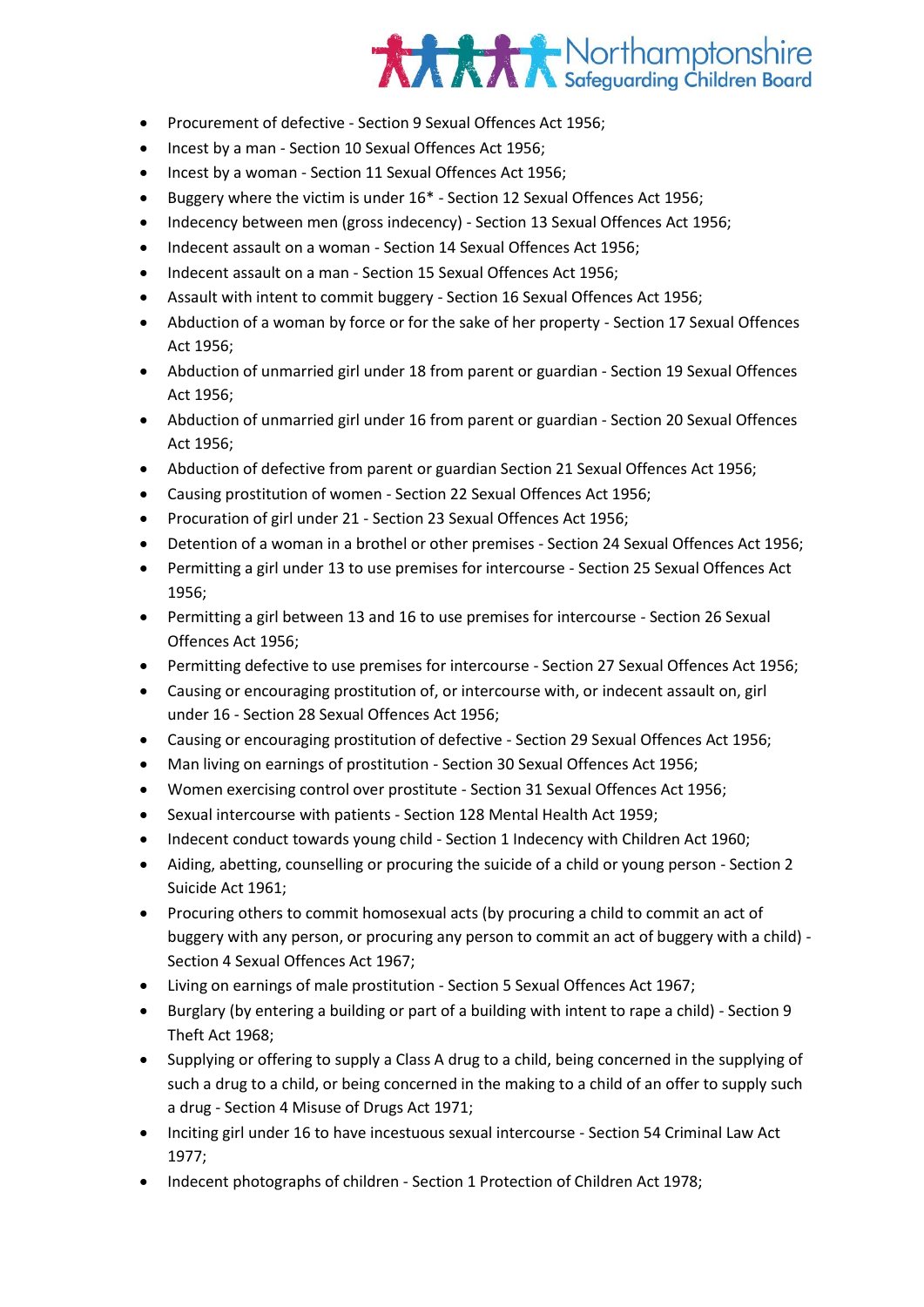- Offence of abduction of a child by parent Section 1 Child Abduction Act 1984;
- Offence of abduction of child by other persons Section 2 Child Abduction Act 1984;
- Possession of indecent photographs of children Section 160 Criminal Justice Act 1988;
- Abduction of Child in Care/ Police Protection take away/induce away/assist to run away/ keep away - Section 49 Children Act 1989;
- Recovery of missing or unlawfully held children Section 50 Children Act 1989;
- Abuse of Trust Section 3 Sexual Offences (Amendment) Act 2000;
- Traffic in prostitution Section 145 Nationality, Immigration and Asylum Act 2002;
- Rape Section 1 Sexual Offences Act 2003;
- Assault by penetration Section 2 Sexual Offences Act 2003;
- Sexual assault Section 3 Sexual Offences Act 2003;
- Causing a person to engage in sexual activity without consent Section 4 Sexual Offences Act 2003;
- Rape of a child under 13 Section 5 Sexual Offences Act 2003;
- Assault of a child under 13 by penetration Section 6 Sexual Offences Act 2003;
- Sexual assault of a child under 13 Section 7 Sexual Offences Act 2003;
- Causing or inciting a child under 13 to engage in sexual activity Section 8 Sexual Offences Act 2003;
- Sexual Activity with a Child Section 9 Sexual Offences Act 2003;
- Causing or inciting a child to engage in sexual activity Section 10 Sexual Offences Act 2003;
- Engaging in sexual activity in the presence of a child Section 11 Sexual Offences Act 2003;
- Causing a child to watch a sexual act Section 12 Sexual Offences Act 2003;
- Child sex offences committed by a children or young persons Section 13 Sexual Offences Act 2003;
- Arranging or facilitating commission of a child sex offence Section 14 Sexual Offences Act 2003;
- Meeting a child following sexual grooming etc. Section 15 Sexual Offences Act 2003;
- Abuse of position of trust: sexual activity with a child Section 16 Sexual Offences Act 2003;
- Abuse of position of trust: causing or inciting a child to engage in sexual activity Section 17 Sexual Offences Act 2003;
- Abuse of position of trust: sexual activity in the presence of a child Section 18 Sexual Offences Act 2003;
- Abuse of position of trust: causing a child to watch a sexual act Section 19 Sexual Offences Act 2003;
- Sexual activity with a child family member Section 25 Sexual Offences Act 2003;
- Inciting a child family member to engage in sexual activity Section 26 Sexual Offences Act 2003;
- Sexual activity with a person with a mental disorder impeding choice Section 30 Sexual Offences Act 2003;
- Causing or inciting a person, with a mental disorder impeding choice, to engage in sexual activity - Section 31 Sexual Offences Act 2003;
- Engaging in sexual activity in the presence of a person with a mental disorder impeding choice - Section 32 Sexual Offences Act 2003;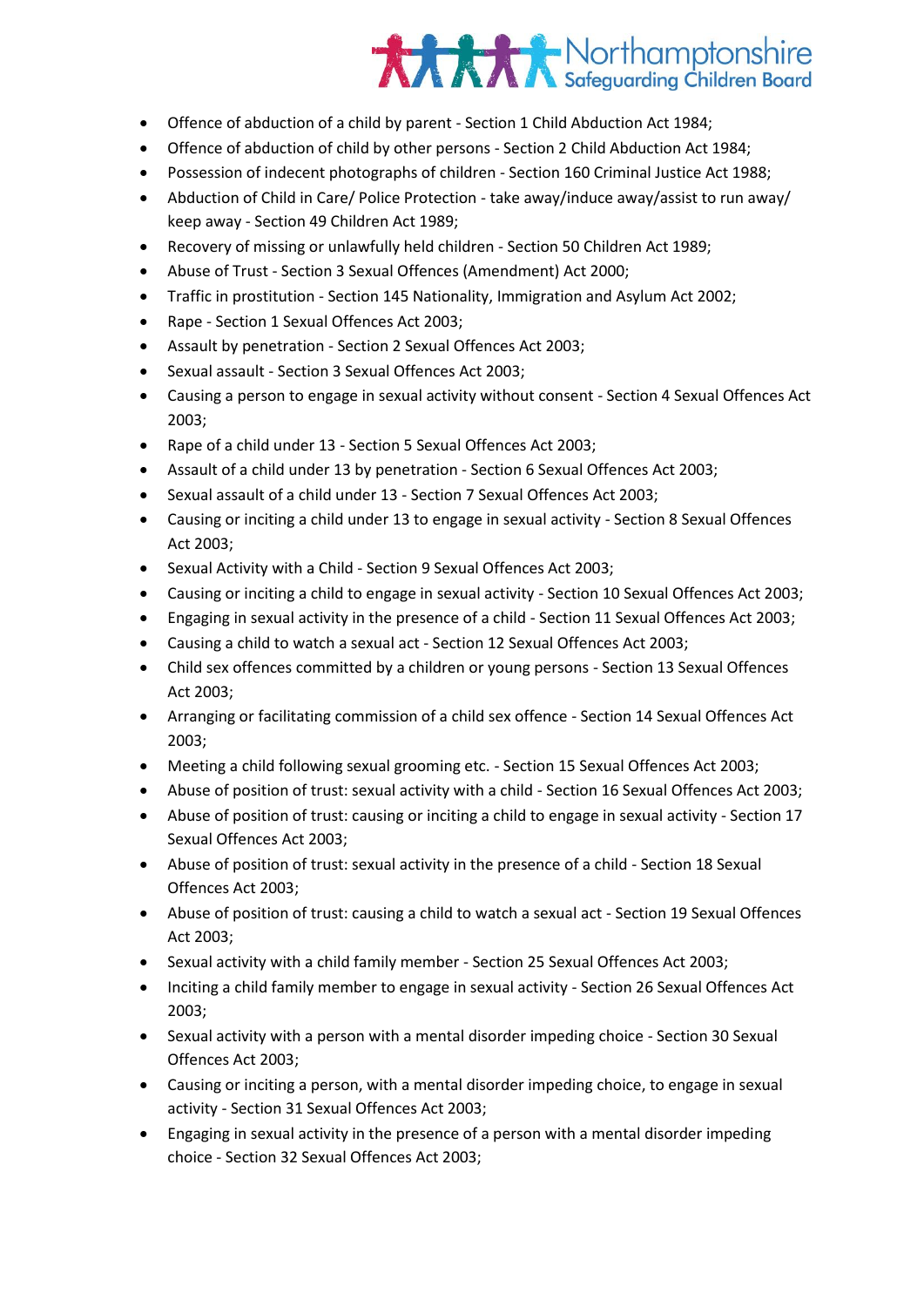

- Causing a person, with a mental disorder impeding choice, to watch a sexual act Section 33 Sexual Offences Act 2003;
- Inducement, threat or deception to procure sexual activity with a person with a mental disorder - Section 34 Sexual Offences Act 2003;
- Causing a person with a mental disorder to engage in or agree to engage in sexual activity by inducement, threat or deception - Section 35 Sexual Offences Act 2003;
- Engaging in sexual activity in the presence, procured by inducement, threat or deception, of a person with a mental disorder - Section 36 Sexual Offences Act 2003;
- Causing a person with a mental disorder to watch a sexual act by inducement, threat or deception - Section 37 Sexual Offences Act 2003;
- Care workers: sexual activity with a person with a mental disorder Section 38 Sexual Offences Act 2003;
- Care workers: causing or inciting sexual activity Section 39 Sexual Offences Act 2003;
- Care workers: sexual activity in the presence of a person with a mental disorder Section 40 Sexual Offences Act 2003;
- Care workers: causing a person with a mental disorder to watch a sexual act Section 41 Sexual Offences Act 2003;
- Paying for the sexual services of a child Section 47 Sexual Offences Act 2003;
- Causing or inciting child prostitution or pornography Section 48 Sexual Offences Act 2003;
- Controlling a child prostitute or a child involved in pornography Section 49 Sexual Offences Act 2003;
- Arranging or facilitating child prostitution or pornography Section 50 Sexual Offences Act 2003;
- Causing or inciting prostitution for gain Section 52 Sexual Offences Act 2003;
- Controlling prostitution for gain Section 53 Sexual Offences Act 2003;
- Trafficking into the UK for sexual exploitation Section 57 Sexual Offences Act 2003;
- Trafficking within the UK for sexual exploitation Section 58 Sexual Offences Act 2003;
- Trafficking out of the UK for sexual exploitation Section 59 Sexual Offences Act 2003;
- Administering a substance with intent Section 61 Sexual Offences Act 2003;
- Committing an offence with intent to commit a sexual offence (in a case where the intended offence was an offence against Section 62 Sexual Offences Act 2003;
- Trespass with intent to commit a sexual offence (in a case where the intended offence was an offence against a child) - Section 63 Sexual Offences Act 2003;
- Exposure Section 66 Sexual Offences Act 2003;
- Voyeurism Section 67 Sexual Offences Act 2003;
- Trafficking people for exploitation Section 4 Asylum and Immigration (Treatment of Claimants, etc.) 2004;
- Causing or allowing the death of a child or vulnerable adult Section 5 Domestic Violence, Crime and Victims Act 2004.

### **A reference to an offence in this list includes:**

A reference to an attempt, conspiracy or incitement to commit that offence, and a reference to aiding, abetting, counselling or procuring the commission of that offence.